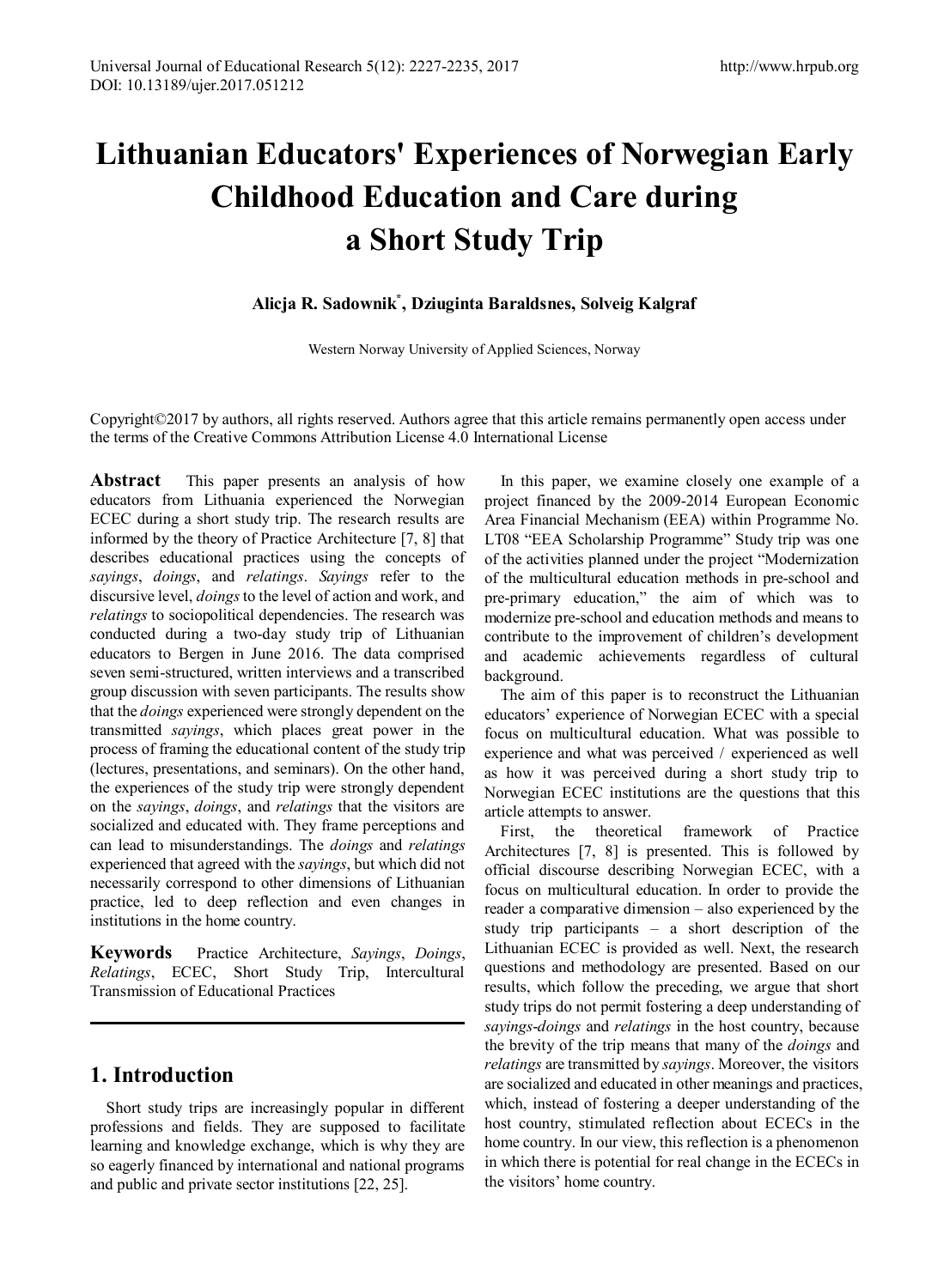## **2. Practice Architectures**

Stephem Kemmpis [7, 8] describes practice as a form of socially established, cooperative human activity in which characteristic arrangements of actions and activities (*doings*) are comprehensible in terms of arrangements of relevant ideas in characteristic discourses (*sayings*), and when people and objects involved are distributed in characteristic arrangements of relationships (*relatings*), and when this complex of *sayings, doings*, and *relatings* "hangs together" in a distinctive project. Educational institutions, as well as single ECECs, can be viewed as distinctive projects involving culturally, politically, professionally, and personally established configurations of *sayings*, *doings*, and *relatings*. These establish a practice architecture that enables and constrains preconditions for the conduct of practices. The practices appear in the form of 1) cultural-discursive arrangements (*sayings*), 2) material-economic arrangements in the form of daily actions (*doings*), and 3) social and political arrangements in the mediumof power and solidarity and in the dimension of social space (*relatings*). In other words, every practice enacted in an ECEC unit or a classroom is the result of a practice architecture consisting of semantic (*sayings*), social (*relatings*), and physical (the material aspect of *doings*) spaces [7].

The cultural-discursive space (*sayings*) might be explained in terms of "what language or specialist discourse is appropriate for describing, interpreting, and justifying the practice" [8]. The social aspect (*relatings*) can be seen at work in the organization's functions, rules and roles, as well as understandings shared among different groups of teachers working at the same unit/ECEC or within the same culture [5, 8]. The material-economic dimension is displayed in the physical space through activity and work. "Activity and work are the resources that make practice possible". [5]

# **3. Practice Architecture of a Study Trip**

<span id="page-1-0"></span>In the case of a study trip to a foreign country, one has to consider that the visitors were socialized and educated for a practice that was established on particular (probably other) meanings, ways of doing, and networks of power and solidarity, and these function within the culture as the (only) real, or even correct, approaches. Thus, short study trips provide an opportunity to experience practice architectures established for another set of meanings, actions, and patterns of collaborations. However, the background of discursive, action, and relational norms that a visitor comes with frames her/his experience and can limit her/his perceptions of the "new" practice and its *sayings*, *doings*, and *relatings*.

## **4. Architecture of the Project**

The project "Modernization of multicultural education methods in pre-school and pre-primary education" aimed to modernize pre-school and pre-primary education methods and means to foster improvement in children's development and academic achievements regardless of their cultural or ethnic backgrounds. The main task was to present the "best practice"<sup>[1](#page-1-0)</sup> for children and families from minority backgrounds. The presentation of practices was supposed to be produced in a manual so that the practices could be applied readily in early childhood education institutions in Lithuania. Moreover, the study trip participants were obliged to lobby the relevant political groups in order to facilitate structural and institutional changes. As the goals required close teamwork and dialogue, a delegation of a small number of participants – only seven – was deemed to be the optimal.

The short study trip was the part of the project during which "best practice" was supposed to be found, understood, and described to facilitate its successful implementation. However, the analysis of participants' experiences presented below shows that "finding the best practice" is a complex process that happens through continuous comparisons and reflections on ECEC practices in the home country. It was not a quick, context-less transplantation of a set of methods. One reason for this might be the way Norwegian ECEC institutions are defined and organized.

# **5. Norwegian ECEC: The Official Sayings and Relatings**

Norwegian egalitarian policy stipulates that Norwegian society is inclusive, and everybody, regardless of background, is entitled to experience belonging, trust in the municipalities, and to participate in a just society without great economic or social differences [13]. The ECEC and other educational institutions play important roles in realizing this sociopolitical ideal.

The official name of the Norwegian ECEC is *Barnehage*, or kindergarten, and is an educational institution for children aged from one to five. Compulsory education begins at age six. Children from all social backgrounds attend kindergarten thanks to political agreement on generously subsidizing kindergartens, and 90.4% of Norwegian children aged 1–6 attend kindergartens. The foundation of Norwegian ECEC demands basic respect for every human being and promotes values that permit human beings to live together regardless of differences. These include "respect for human dignity and nature, intellectual freedom, charity, forgiveness, equality, and solidarity, values that also appear in different religions and beliefs and

-

<sup>&</sup>lt;sup>1</sup> The concept of "best practice" was used in the project application form.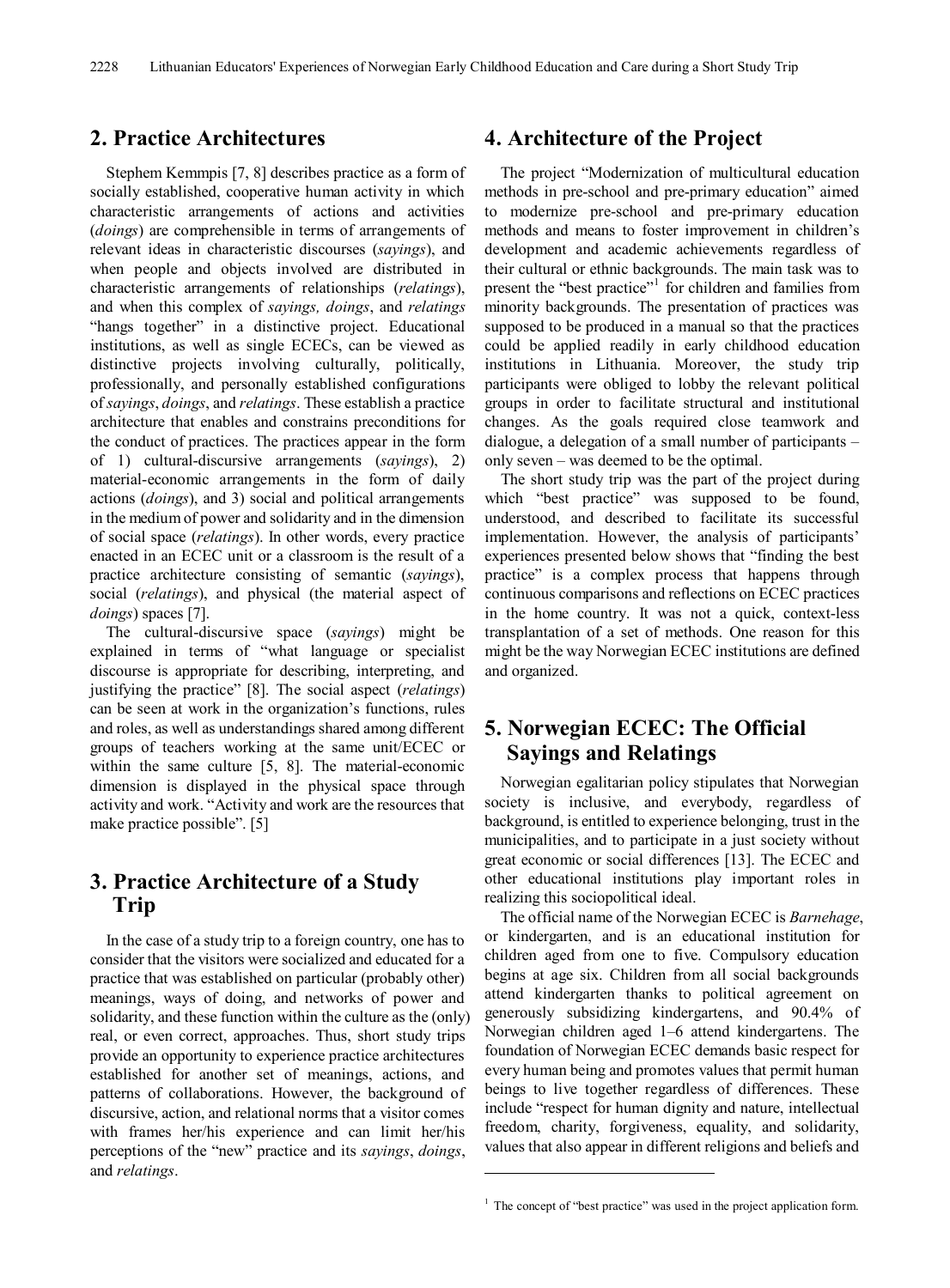are rooted in human rights" [15].

Moreover, ECEC institutions are obliged to collaborate with children's homes and maintain open dialogue with children's families to safeguard children's needs for care and play. "The Kindergarten shall, in collaboration and close understanding with the home, safeguard the children's need for care and play, and promote learning and formation as a basis for an all-round development" [15]*.* This also applies to children and families from minority, immigrant, or refugee backgrounds.

As stated in the reference [14], "There are now many ways of being Norwegian. This cultural diversity shall be reflected in kindergartens. Social, ethnic, cultural, religious, linguistic and economic differences in the population mean that children come to kindergartens with different experiences. Kindergartens shall support children on the basis of their own cultural and individual circumstances". [14]

The content of ECEC is described through the concepts of care, play, and learning. "Care is closely related to upbringing, health and security, and is also an important requisite for the development and learning of children. A lot of care is required in order to give children varied challenges and the opportunity for meaningful activities" [14].

Play is recognized as a "universal human phenomenon" with "intrinsic value" as well as children's "fundamental lifestyle, a way of learning through which children can express themselves" [14]. Learning is seen as a life-long process that, at the kindergarten age, is inseparable from play, but that is also facilitated by the staff. Thus, "children's questions must be responded to in a challenging and investigative manner, to form the basis for an active and developmentally pedagogical environment at the kindergarten. The children's own interests and questions should form the basis for learning processes and themes at kindergartens. The way in which staff respond to children's expressions in terms of body language, verbal language, feelings and social relationships will affect how they learn"  $[14]$ .

In our view, what make the Norwegian ECECs unique internationally are their democratic attitude and the children's participation. "The Nordic notion of democracy as an essential feature of the *good childhood* requires that children experience democracy directly as an integral and consistent aspect of their daily lives at home, in school" [25] and kindergarten. Reference [25] tries to "translate" the Nordic kindergarten universe for the American reader, when discussing the issues of democracy and participation confronts the American focus on boundary setting with the Nordic modus of cooperation with children. "The 'because I said so' mentality does not exist in Nordic settings (…) A key difference is that American preschools and schools are not conceptualized as democracies, but rather, as places where students learn about democracy. It is often said that the purpose of education in America is to prepare children

to participate in a democracy and to teach them to use freedom when they are adults. In contrast, Nordic people expect that children should experience democracy directly from their earliest days". [25]

This results in seeing the children as social participants who have the right to influence their own conditions according to their age and maturity [6, 14]. Bodily and emotional expressions are understood as children's views, and children are to be supported in understanding the views of others and taking these into account. Children also have the opportunity to be active participants in planning and evaluating institutional life.

This way of thinking and practicing ECEC was new for the study trip participants, who were socialized and educated within a different model of good childcare.

## **6. Lithuanian ECEC**

In Lithuania as well as in other growing economies of Central and Eastern Europe, the main discourse on good childhood regards childhood as an investment in the future [18]. That influences existing ECEC institutions and creates expectations of excellence in equipping young children with necessary "capitals" (cognitive, social and motoric) that will allow them to succeed in the future. Within the European knowledge-based economy [24] future success of the individual seems to depend on cognitive and social skills. Accordingly, the Lithuanian ECEC professional community represents a "widely shared understanding of the essential cognitive, emotional and social skills that children need to develop in their early years" [19]. However, the existing ECEC provided by private, state or municipal preschools, school-kindergartens, schools or other institutions as well as freelance educators, tends to go beyond the standards and develops a rich and competitive educational offer that can attract customers (parents interested in the best possible investment in their child's future).

The ECEC services in Lithuania are split. Children aged 0-3 attend nurseries, and children aged 3-6 kindergartens, but neither is mandatory. Children aged 6 to 7 begin compulsory pre-primary education, which is meant to contribute towards preparing for successful learning pursuant to the primary education curriculum. According to reference [23], 116,814 children aged 1-6 attended pre-school institutions in 2016, the majority of children (101,470) attended nurseries and kindergartens in cities, while only 15,344 did so in villages. That creates growing inequalities that reference [19] recommends to deal with through extending the ECEC offer in rural areas.

The pre-school education is funded from the national or municipal budgets through the "student voucher" allocation system (4 hours per day or 20 hours per week). Parents make financial contributions to cover the costs of meals and learning materials; however, municipalities can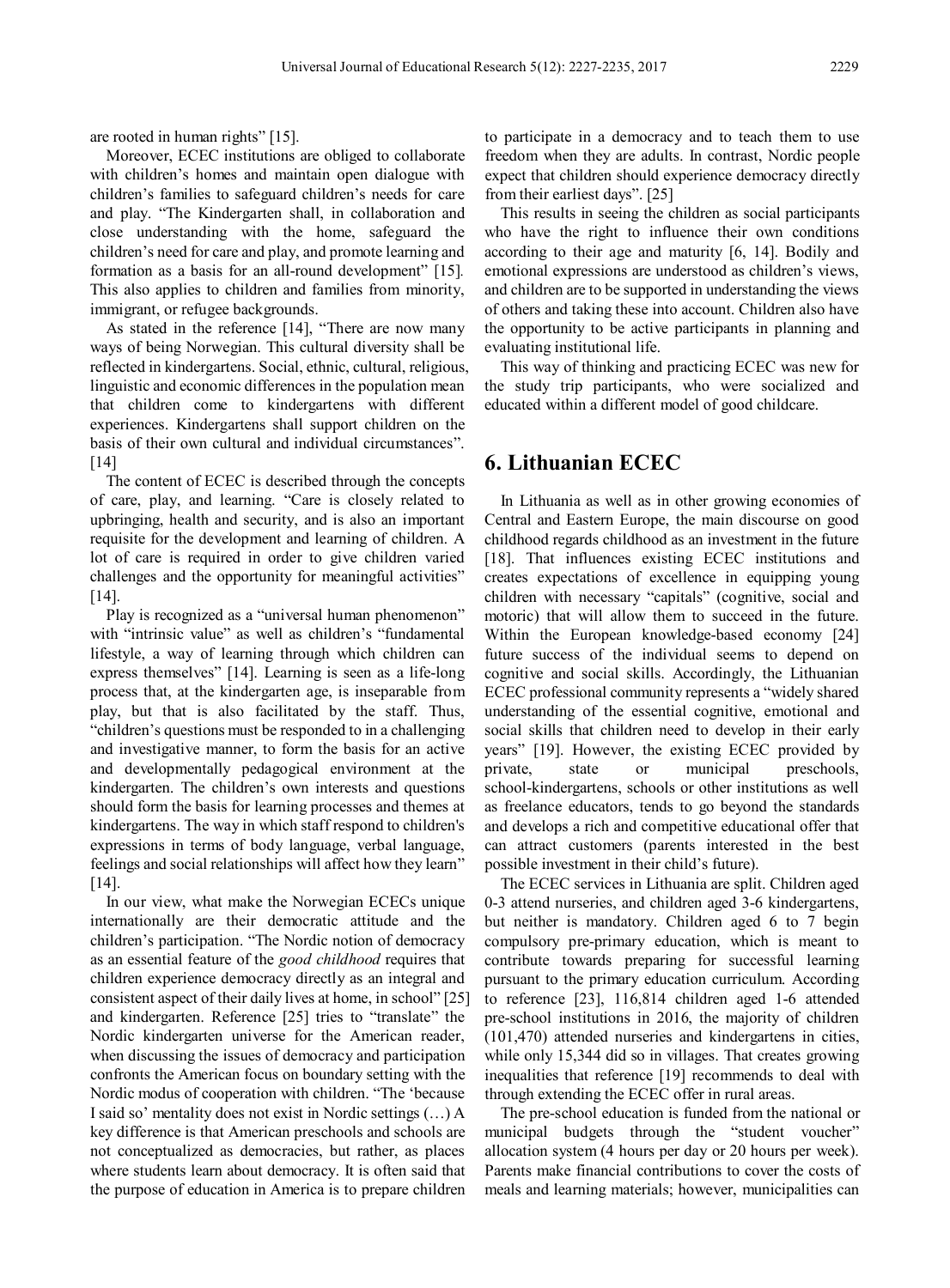reduce the fees families pay based on their social situation [19].

The ECEC services hire mostly highly qualified personnel. Assistants can be hired to fulfill norms required for number of workers per child. In 2016, there was 13,373 pre-school teaching staff in Lithuania. 73% of them had higher university degrees, 25.7% had higher non-university degrees, and 1.3% had completed secondary education [23].

Even though highly qualified staff is employed, the OECD [19] recommends improving staffs' relational competence. Tit is recommended that the initial (ECEC) teacher training be open for more training in real ECEC settings as it's necessary for development of important relational skills. Moreover, professional development options, including caching on teacher-child interaction is pointed out as important improvement.

Weaknesses in the relational dimensions may be understood as the result of the focus on the cognitive domain at both teacher education and institutional practice level.

## **7. Methodology**

To answer our research question, namely, what the Lithuanian visitors' experience of the Norwegian ECECs was and the ways of conducting multicultural education during a short study trip, two qualitative research methods were applied. The standardized, written, open-ended interview together with a focus group interview permitted triangulating the data gathered.

The standardized, open-ended interview [3] was chosen as the research method to reconstruct participants' individual understandings of multicultural education in Norwegian kindergartens and of the institutions themselves. All informants were asked the same basic questions in the same order to increase the comparability of responses.

Since this research method has some weaknesses such as limited flexibility in relating the interview to particular individuals and circumstances, and the written form, with the standardized wording of questions that can constrain and limit the naturalness and relevance of questions and answers [3], a focus group interview was conducted three months after the study trip.

Qualitative interviews with individuals or groups are described as the most relevant when reconstructing perceptions and meanings in depth [10, 16]. In this project, the focus group was used to capture other qualities [3] of experiences from the study trip. The group form was chosen because it frees the participants from the implicit pressure to speak continually or to please the interviewer [10], but also because of its time efficiency. The group setting also marginalizes the interviewer somewhat and allows the participants to interact. The group dynamics facilitated by the interactions provide richer, more in-depth data [9], but they also reconstruct commonalities of

different social experiences [2]. The study trip was a collective experience for the group interviewed. Thus, the group interview allowed us to reconstruct to a greater degree the meanings and experiences that were shared by the group in addition to the individual experiences reconstructed from the written interview [2].

The standardized, open-ended interviews and observations were conducted on June, 22-23, 2016, and the focus group interview was held on September 26, 2016. The group interview was recorded and transcribed, and during transcription, all participant names were anonymized.

The research participants were informed about the purpose and sequence of the written interview and focus group. Participation in the research project was voluntarily and confidentiality was guaranteed. No names were used by either by the interviewers or the participants in the written interviews.

The written interviews and transcripts of group discussion were analyzed using qualitative content analysis [12, 17]. The basic idea of qualitative content analysis is to analyze systematically open-ended and relatively unstructured texts by processing the empirical material through a category system. The category system, also known as the coding scheme, is based on the theories that underlie the development of the project. In this case, the category system is based on the Practice Architecture and includes the categories of *sayings*, *doings*, and *relatings*. This coding scheme is then created a priori, mirrored in the interview guide, and functions as a starting point for the interpretation of the text. The interpretation of the text is, in this case, mainly about systematizing transcripts in order to develop the codes [17].

There were seven participants of the study trip and all of them agreed to participate in the present study, in both the written open-ended interview and the focus group. All of the informants were women with higher education working in different sectors of (pre)school and/or teacher education in Lithuania. The predetermined number of participants did not permit us to reconstruct all the possible ways/qualities of experience the Norwegian practice architectures, but only those experienced by a particular group.

## **8. Results**

#### **The Experienced** *Sayings*

The position of short-time visitors allowed the participants to perceive an array of dominant discourses that shape Norwegian ECEC, which were presented to the trip participants as "appropriate for describing, interpreting, and justifying the practice" [8] during a lecture prior to the trip and during a lecture that was a part of the visit.

The theoretical category of *sayings* was reconstructed in the research material through two level one categories: the "philosophy of the kindergarten" and the "paradigm of play." Each of these was operationalized with level two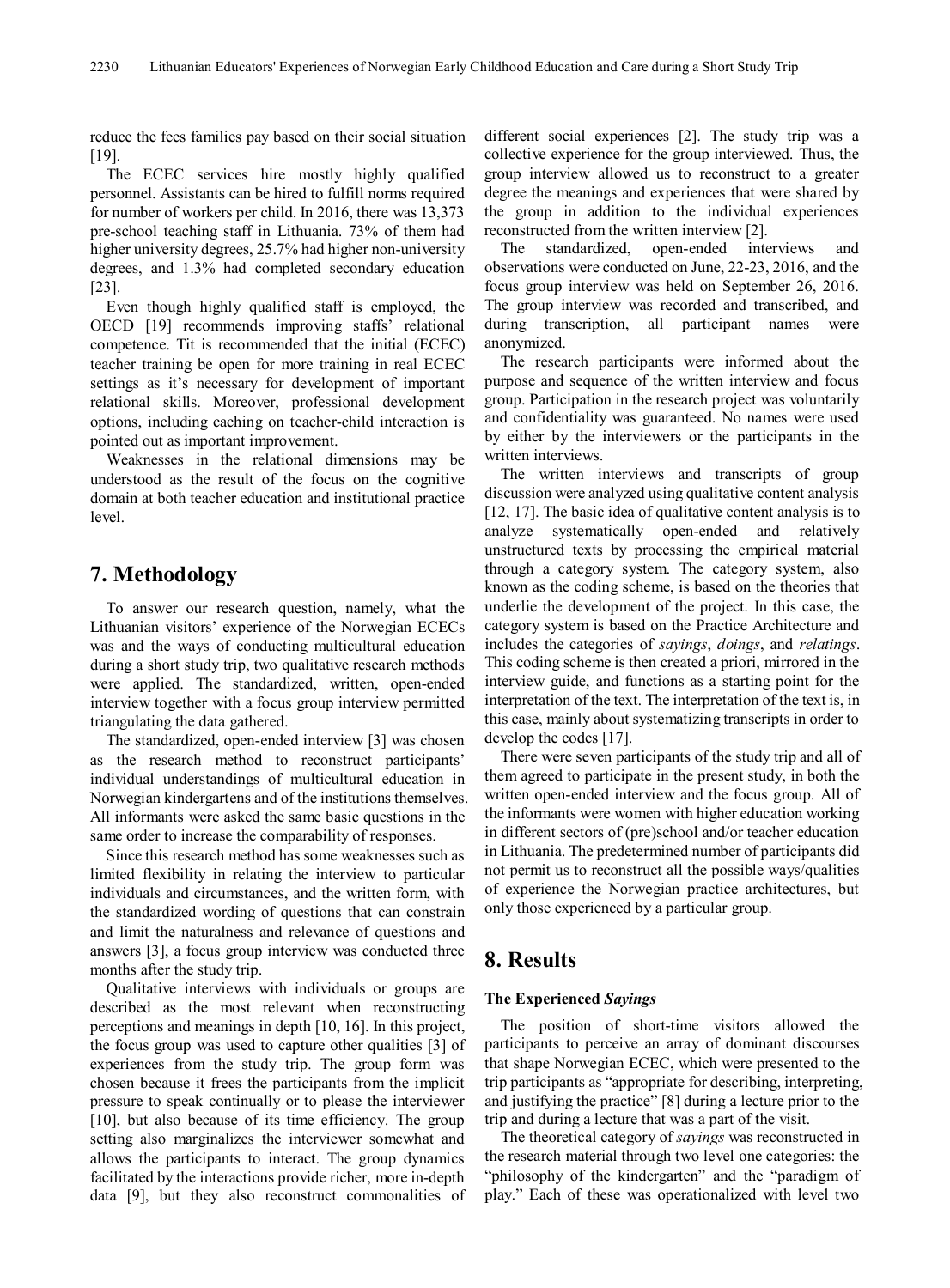subcategories. The "philosophy of the kindergarten" was understood by the visitors through the five following subcategories:

- 1. meeting the child with respect for the her/himas an individual person and with respect to the family and cultural background;
- 2. appreciation of cultural diversity;
- 3. opportunities for care, play, and learning depended on the children's level of development, regardless of background;
- 4. parental involvement as an important aspect of ECEC functioning and integration;
- 5. recognition of growing up in two or more cultures simultaneously.

Table 1 presents empirical examples/quotations illustrating the subcategories presented above.

**Table 1.** Sayings - the philosophy of the ECEC

| <b>Theoretical category:</b> sayings            |                                                                                                                                                                                                                                                                                                                                                                                                                                                                                                                                                                                                                                                                                                                                                                                                                                                                                                      |  |
|-------------------------------------------------|------------------------------------------------------------------------------------------------------------------------------------------------------------------------------------------------------------------------------------------------------------------------------------------------------------------------------------------------------------------------------------------------------------------------------------------------------------------------------------------------------------------------------------------------------------------------------------------------------------------------------------------------------------------------------------------------------------------------------------------------------------------------------------------------------------------------------------------------------------------------------------------------------|--|
| Subcategory level 1: The philosophy of the ECEC |                                                                                                                                                                                                                                                                                                                                                                                                                                                                                                                                                                                                                                                                                                                                                                                                                                                                                                      |  |
| Subcategory<br>level <sub>2</sub>               | Example                                                                                                                                                                                                                                                                                                                                                                                                                                                                                                                                                                                                                                                                                                                                                                                                                                                                                              |  |
| 1.                                              | "What really matters is that every child gets the personal<br>approach, it is a must to deal with each person and<br>family." [In.4]<br>"The key factor of multicultural education is the<br>individual approach and respects for the child and<br>his/her family, his/her culture and background." [In.5]                                                                                                                                                                                                                                                                                                                                                                                                                                                                                                                                                                                           |  |
| 2.                                              | "The appreciation of cultural variety was something I<br>really admired. I rather expected that the Norwegians<br>would have had enough of all the immigrants." [In.3]                                                                                                                                                                                                                                                                                                                                                                                                                                                                                                                                                                                                                                                                                                                               |  |
| 3.                                              | "Equal opportunities to develop, receiving assistance to<br>meet individual needs and to enjoy a happy childhood<br>regardless of the children's origine or cultures was<br>underlined by the kindergarten teachers we met." [In.7]                                                                                                                                                                                                                                                                                                                                                                                                                                                                                                                                                                                                                                                                  |  |
| 4.                                              | "I understood that a very important focus is put on<br>communication with parents through different activities,<br>meetings, informal discussions, celebrations,<br>and<br>correspondence providing constant feedback on how<br>their child is doing in the kindergarten. Friendly<br>relationship between teachers and parents ensure the<br>child's security in the kindergarten and in the new<br>society, which helps them to integrate less painfully."<br>[In.5]<br>"The<br>administration<br>and<br>staff<br>seem<br>view<br>to<br>collaboration as an indispensable<br>component of a<br>successful pre-school education<br>and the child's<br>well-being. Therefore, the work with parents starts even<br>before the child starts attending the kindergarten ()<br>The staff designs activities aimed at involving parents -<br>national holidays, stories, hiking/excursions, etc." [In.1] |  |
| 5.                                              | "Multicultural<br>education<br>permits<br>preserving<br>personal/cultural identity as<br>well<br>developing<br>as<br>tolerance toward other persons and cultures that might<br>be unknown and/or strange to you." [In.5]<br>"This was most inspiring for me, the children's obvious<br>right to preserve the home cultural identity, to be and<br>become the one he or she feels he or she is, not what the<br>school is expecting." [In.1]                                                                                                                                                                                                                                                                                                                                                                                                                                                          |  |

Within the *saying* of the "paradigm of play," the visitors pointed out the following:

- 6. play as the most important activity;
- 7. play as a way of becoming familiar with differences and learning respect and tolerance;
- 8. play as opposition to learning.

Table 2 presents the visitors utterances that refer to each of the preceding subcategories.

**Table 2.** Sayings - the paradigm of play

|                        | <b>Theoretical category:</b> sayings                                                                                                                                                                                                                            |  |
|------------------------|-----------------------------------------------------------------------------------------------------------------------------------------------------------------------------------------------------------------------------------------------------------------|--|
|                        | Subcategory level 1: The paradigm of play                                                                                                                                                                                                                       |  |
| Subcategory<br>level 2 | Example                                                                                                                                                                                                                                                         |  |
| 6.                     | "It is the play that the Norwegian pedagogues see as<br>the most important for children's wellbeing and<br>development. They believe it is the most precious<br>activity, they say that they do a lot to preserve play and<br>support children in play." [In.2] |  |
| 7 <sub>1</sub>         | "Through playing the children become familiar with<br>different cultures and learn how to be tolerant and<br>respectful of one another regardless of their nationality<br>or color." $[In.5]$                                                                   |  |
| 8.                     | "We were told that Norwegian parents do not want<br>their children to learn at this age; they want them to<br>enjoy their time instead." [In.4]                                                                                                                 |  |

While most of the experienced *sayings* correspond to Norwegian discourse on ECEC, the last reported category of play as being in opposition to learning was interpreted in another paradigm of play – that combines play rather with leisure activities than the most meaningful activity in life [27]. In the Norwegian and Scandinavian context, play is not viewed as opposite to learning, but as children's way of being, and, thereby, learning [11]. The inseparable nature of play and learning is described as the Nordic holistic approach to play and learning [20], which is not equally popular in other European countries. This non-Norwegian interpretation of the study trip participants seems to stem from the strength of the visitors' own/previous/home knowledge and other well-established professional *sayings*.

What is interesting in the process of understanding the Norwegian *sayings* is the fact that the "best practice in multicultural education" that the visitors were supposed to have searched for in the formof special methods developed into a philosophy of the ECEC and its way of meeting the whole group of children and parents and not only those from minority backgrounds.

#### **The Experienced** *Doings*

The perceived activity and work, or the *doings*, regarded an array of subcategories that, in a way, confirmed and illustrated the content transmitted to the visitors during the presentations, lectures, and meetings with ECEC teachers.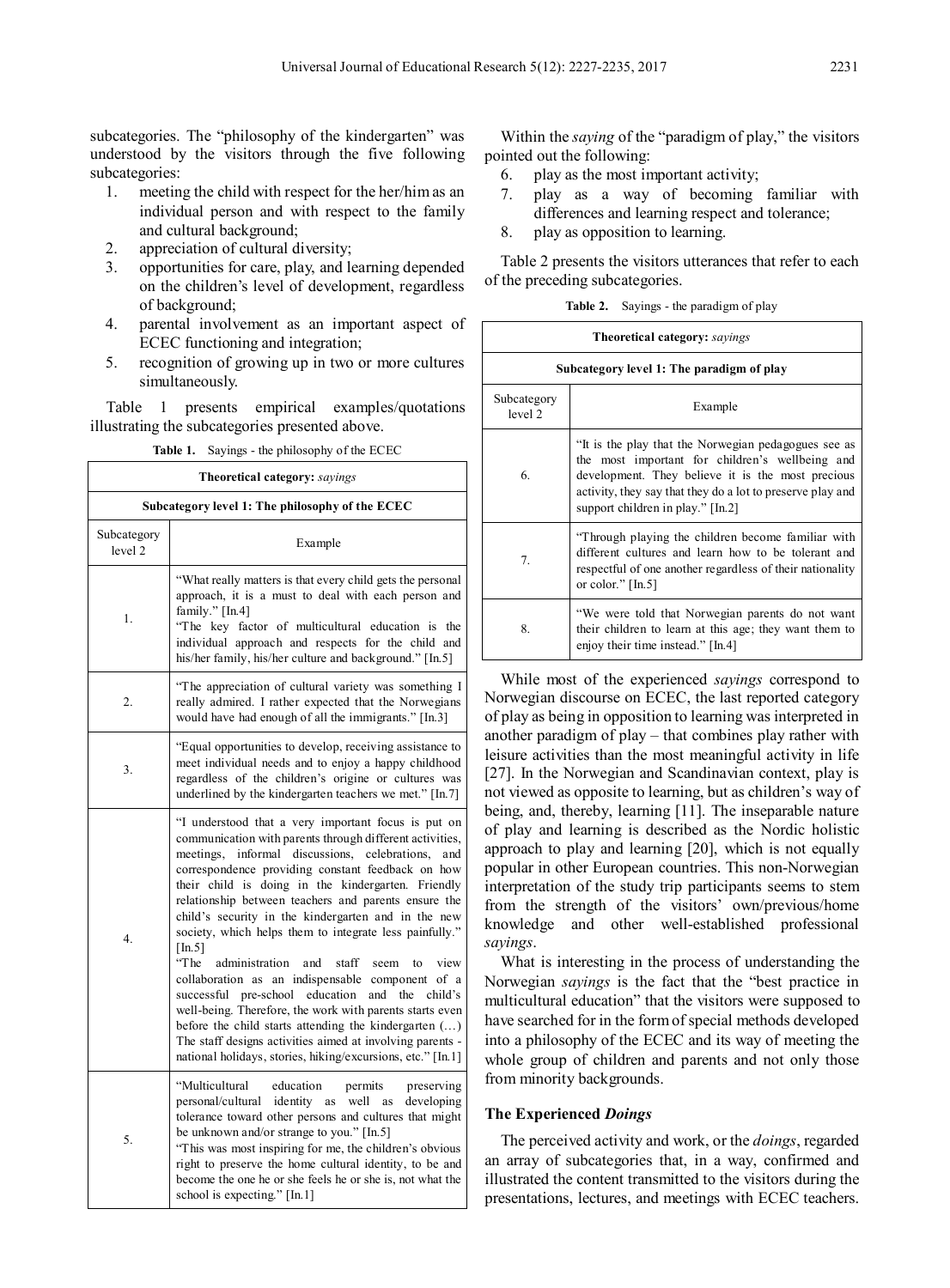The subcategories reconstructed with the theoretical category of *doings* are as following:

- 1. omnipresent play;
- 2. outdoor activities;
- 3. children's participation;
- 4. food;
- 5. teacher professionalism.

Table 3 presents empirical examples/quotations that were analysed as relevant to four of these subcategories.

**Table 3.** The Experienced doings

| Theoretical category: doings |                                                                                                                                                                                                                                                                                                                            |
|------------------------------|----------------------------------------------------------------------------------------------------------------------------------------------------------------------------------------------------------------------------------------------------------------------------------------------------------------------------|
| Subcategory<br>level 1       | Example                                                                                                                                                                                                                                                                                                                    |
| 1.                           | "Norwegian kindergartens view play as the most<br>important vehicle in a child's development and it is the<br>main position in the daily schedule—free play." [In.7]                                                                                                                                                       |
| 2.                           | "They spend a lot of time outside in Norway in all<br>kinds of weather. The children play outside at least two<br>hours every dayThis routine takes up a lot of the day.<br>The outdoor play or walk" [In.2]<br>"Well, they need to go out in the rain and have good<br>clothes otherwise they would never go out." [In.1] |
| 3.                           | "The kids have an opportunity to choose the activities"<br>they want to do and the things they want to use." [In.5]<br>"When we were there the teacher just asked the<br>children what they wanted to do. They wanted to go<br>out, so they did, even though the rest of the group was<br>still inside." [In.1]            |
| 4.                           | "What shocked us really was that the children don't get<br>a hot meal during the day, and the climate is rather<br>cold. Or in some kindergartens they get one warm<br>mealThis was very different from what we know as a<br>proper nutrition." [In.1]                                                                     |

What we find interesting in these quotations is the combination of *sayings* and *doings* in the subcategory of omnipresent play. In the first part of the utterance, "Norwegian kindergartens view play as the most important," refers to the cultural-discursive level, while the latter part, "it is the main position in the daily schedule," refers to the sphere of *doings*. Many sociology theories emphasize that people and groups do things out of their best understandings of various phenomena, but we believe that underlying this connection in the group interview is the marking of cultural distance. "They do what they do, because they think this and that" may be seen as a reconstruction of strange/other *sayings* and *doings* in a respectful way. In Lithuanian kindergartens, the daily routines are organized in a more structured way with the adults taking the leading roles.

This could be why the participation of children in the Norwegian kindergartens was seen only one dimensionally. According to Norwegian literature and law, children participate by co-deciding about routines and equipment to buy, expressing their feelings, being observed in play

(which often leads to purchasing equipment to stimulate their play), and choosing their activities. The visitors perceived only the last dimension of the children's participation, which could have stemmed from the fact that the subject of children's participation, a unique dimension of Norwegian ECEC, was not presented or discussed thoroughly enough. In other words, the study trip participants did not receive enough *sayings* to perceive all the aspects of the children's participation.

The next aspect, the outdoor *doings* in all weather conditions, is related by the informants to the climate (not ECEC to values, beliefs or practices). Briefly, the study trip participants understood that people had to adjust to the cold, rainy climate with good clothes, otherwise they would never get outdoors. This reflection combines some Norwegian cultural *sayings* with the ongoing *doings*, which, in our view, again marks the strange character (for the visitors) of the ongoing practices. As they come from a milder climate, this level of adjustment to all weather conditions is unnecessary.

Food and meals usually surprising or even shocking when different cultures meet [4]. In this case, the cold-lunch tradition was met by a group socialized with a warm-lunch tradition.

The fifth subcategory, teacher professionalism, developed during the analysis was seen in a couple of different ways, which is why it was analysed separately. Teacher professionalism (a level one subcategory) was seen through five different aspects (level two categories), as follows:

- 1. facilitating not overtaking;
- 2. being available to the children;
- 3. enthusiasm and curiosity;
- 4. knowledge about the children's backgrounds;
- 5. professional freedom.

Table 4 presents empirical examples of how the different aspects of teacher professionalism were understood by the study trip participants.

The perceived *doings* related to teacher professionalism were understood and perceived by the study trip participants as they are in Norway. Our first reaction when looking at the data was surprise, because the informants were thinking according to the Norwegian discourse on ECEC teacher professionalism. This prompted us to reflect on what might be the reason behind this. One reason could have been that this subject was presented at the conference and lecture, which meant that the study trip participants had received an overview of the ongoing *sayings* of teacher professionalism and felt "obligated" to answer according the content that was presented (in order to show respect and loyalty to the hosts).

On the other hand, it might be a sign that the Lithuanian educators can distance themselves from their professional and institutional practice, which does not necessarily seem to them as an ideal one. Instead, it might be organized and performed as it is because of the available resources (one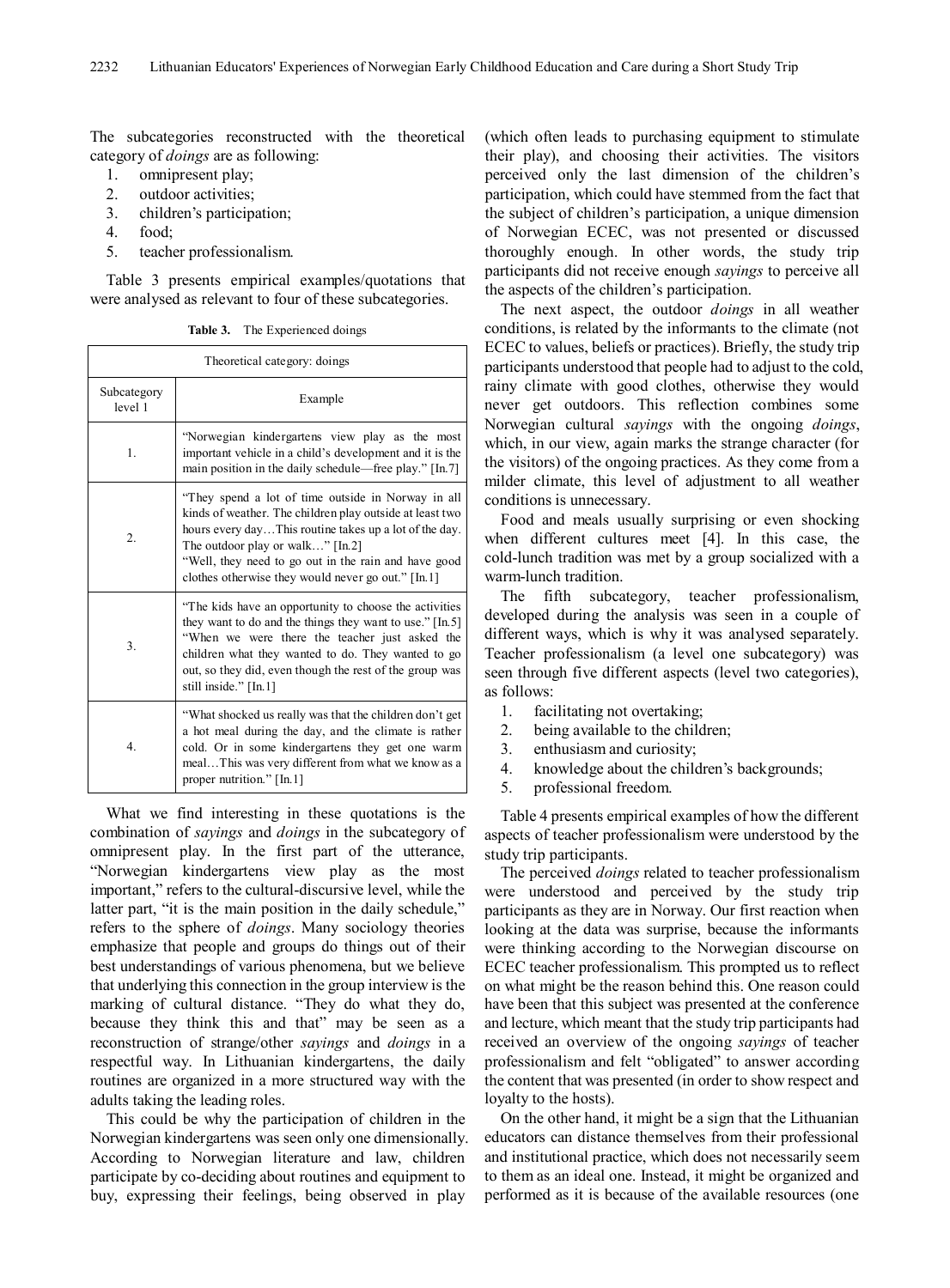teacher per 21 children) and a bureaucracy that demands detailed curriculums, programs and plans that do not permit the teacher to consider the children's individual needs and interests.

**Table 4.** Doings: Teacher professionalism

| Theoretical category: doings                 |                                                                                                                                                                                                                                                                                                                                                                                   |  |
|----------------------------------------------|-----------------------------------------------------------------------------------------------------------------------------------------------------------------------------------------------------------------------------------------------------------------------------------------------------------------------------------------------------------------------------------|--|
| Subcategory level 1: Teacher professionalism |                                                                                                                                                                                                                                                                                                                                                                                   |  |
| Subcategory<br>level 2                       | Example                                                                                                                                                                                                                                                                                                                                                                           |  |
| $\mathbf{1}$ .                               | "What really surprised me was that the teachers were<br>kind of behind all the activities; they were facilitating<br>children. It means their main work was to organize and<br>plan in advance, not to overtake and lead the group in the<br>here and now." [In.3]                                                                                                                |  |
| 2.                                           | "The teachers were present, always ready to take care of<br>something, help, and answer a question." [In.1]                                                                                                                                                                                                                                                                       |  |
| 3.                                           | "The teachers we met are really enthusiastic<br>and<br>easy-going with children [In. 2].<br>"The teachers are really interested in how the children<br>feel in different situations." [In.7]                                                                                                                                                                                      |  |
| 4.                                           | "They have a lot of knowledge about the children's<br>cultural backgrounds and are really interested () The<br>teachers do their best to individualize the educational<br>accordance with the<br>child's cultural<br>content<br>in<br>experience." [In.3]                                                                                                                         |  |
| 5.                                           | "() the teachers enjoy more freedom in choosing what<br>to do and when to do it, although they do follow some<br>strategy and hopefully achieve set goals. They seem to be<br>more sensitive to the children's immediate needs and<br>wishes. There is more consideration given to the child,<br>not to the teacher's plan, which can be easily modified or<br>postponed." [In.1] |  |

#### **The Experienced –** *Relatings*

When it comes to *relatings*, only those within a kindergarten and between kindergarten and the children's families were distinguished in the research material. The reconstructed dimensions of *relatings* referred to:

- 1. relationships among staff;
- 2. relationships among staff and children;
- 3. relationships among children;
- 4. ECEC cooperation with parents.

Table 5 presents empirical examples/quotations illustrating the subcategories presented above.

Within the first subcategory of *relatings* (relationships among staff), the non-hierarchical organizational structure of the working team was mentioned. The team usually consists of one pedagogue, who is the pedagogical leader, and two assistants, who do not have to have any qualifications to work with children. Although there are differences in qualifications and positions among the team members, the visitors pointed out the team spirit, the

relaxed atmosphere, and the friendly relationships among the staff. The differences in position and qualification did not lead to great differences in work tasks [1], the accent was placed on the collective dimension of the team. Although in Norway this is criticized as blocking the development of quality, it was perceived as very positive by the Lithuanian visitors, who are accustomed to clear hierarchies based on qualifications and positions. As one of the participants put it, "The atmosphere in the kindergartens we visited seemed very warm and friendly. I didn't feel any hierarchical distance among administrators, teachers, or assistants like there is in Lithuania when people with different qualifications meet." [In.3] Another informant pointed out the influence that the friendly atmosphere had on the children, "I enjoyed seeing the very warm, friendly relationships among teachers and other staff. The atmosphere was welcoming and relaxed, which also impacts the children's behavior." [In.5]

**Table 5.** *Relatings*

| <b>Theoretical category:</b> relatings       |                                                                                                                                                                                                                                                                                                                                                          |  |
|----------------------------------------------|----------------------------------------------------------------------------------------------------------------------------------------------------------------------------------------------------------------------------------------------------------------------------------------------------------------------------------------------------------|--|
| Subcategory level 1: Teacher professionalism |                                                                                                                                                                                                                                                                                                                                                          |  |
| Subcategory<br>level 2                       | Example                                                                                                                                                                                                                                                                                                                                                  |  |
| $\mathbf{1}$ .                               | "The atmosphere in the kindergartens we visited seemed<br>very warm and friendly. I didn't feel any hierarchical<br>distance among administrators, teachers, or assistants<br>like there is in Lithuania when people with different<br>qualifications meet." [In.3]                                                                                      |  |
| $\mathbf{2}$                                 | "continuous individual attention to the child," [In. 7]<br>"Norwegian teacher being led by the child and his/her<br>needs and achievements," [In. 3]                                                                                                                                                                                                     |  |
| 3.                                           | "The atmosphere is welcoming and relaxed, which also<br>impacts the child's behavior." [In.5]<br>"The children play with each other and thereby discover<br>differences among them, but the play allows them to<br>learn about it as something very, very natural, as a natural<br>aspect of the world, of society." [In.6]                              |  |
| 4.                                           | "They do their best to involve parents in the educational<br>process and to promote cooperation based on mutual<br>respect and understanding." [In. 7]<br>"the work with parents starts even before the child<br>begins attending kindergarten (information booklets and<br>direct contact) and continues throughout the child's<br>attendance." [In. 1] |  |

Within the second subcategory of *relatings* (relationships among staff and children), the child-centered character of the Norwegian ECEC was underscored. The "continuous individual attention to the child," [In. 7] that was basically about the "Norwegian teacher being led by the child and his/her needs and achievements," [In. 3] and not by plans, programs, or methods that the teacher is obliged to follow," as was mentioned with regard to teacher professionalism. The focus on each child and the children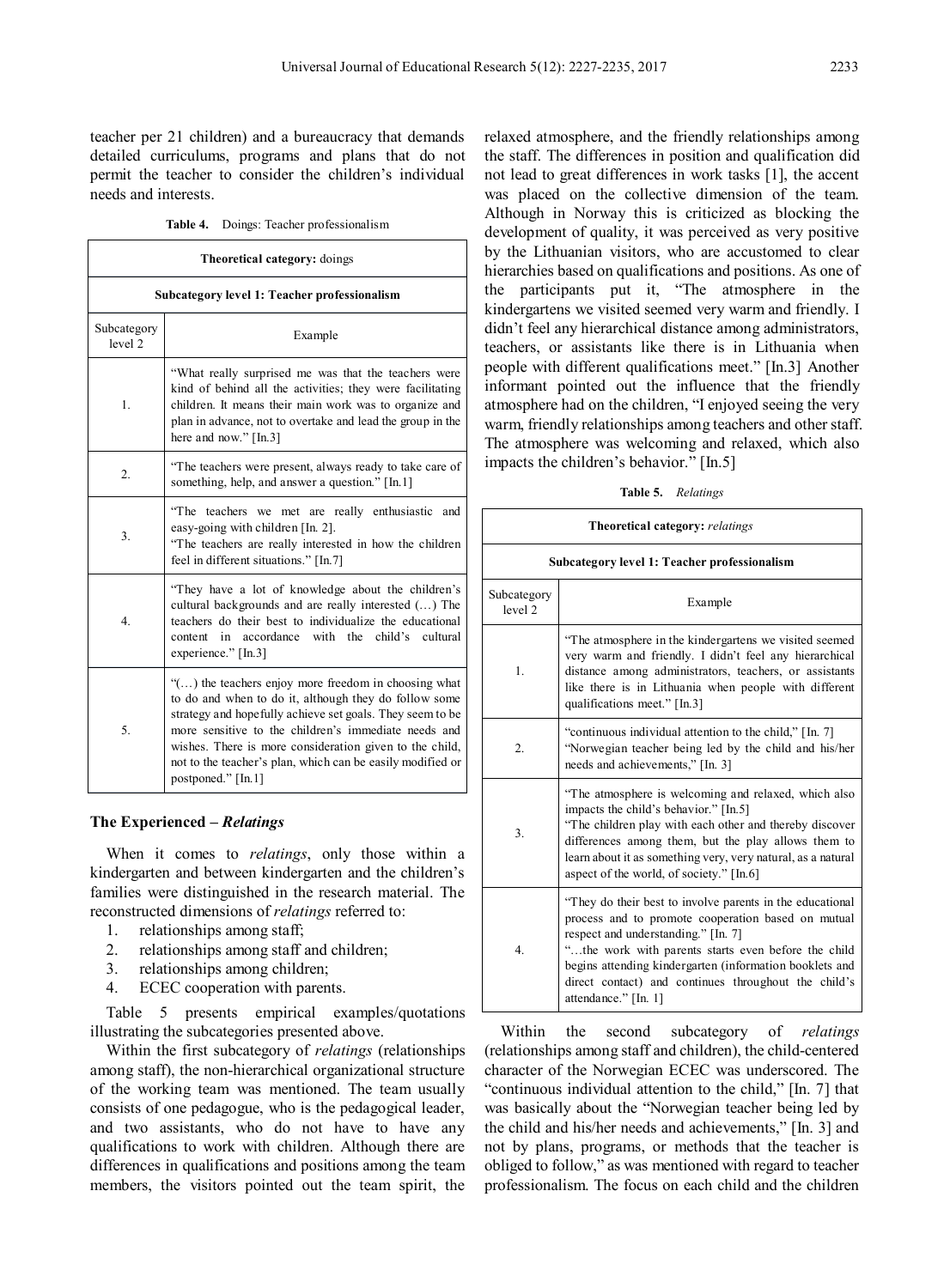as a group was referred to by the visitors as "a holistic approach to the child while maintaining dialogue with him/her regardless of the age or nationality of the child." [In. 5]

These impacts the relationships the children develop with each other. While this was not the subject of any of the lectures or presentations for the participants, it was possible for them to perceive this. "The atmosphere is welcoming and relaxed, which also impacts the child's behavior." [In.5]. This includes how the atmosphere affects to a great degree the situation of the children from minority backgrounds and those with special needs. These children are "…simply 'taken' to the group and everybody else is with him/her from the start." [In. 4] "The children play with each other and thereby discover differences among them, but the play allows them to learn about it as something very, very natural, as a natural aspect of the world, of society." [In. 6]

The last aspect of the *relatings* refers to parental cooperation that is an inseparable part of daily ECEC functioning. "The pedagogue communicates with the parents on a daily basis," [In. 2] which was seen as important "for the sake of the child and his/her smooth integration into the community." [In. 5]

What differs from Lithuanian practice is that "…the work with parents starts even before the child begins attending kindergarten (information booklets and direct contact) and continues throughout the child's attendance." [In. 1] However different the Norwegian system is at the practical level, it is, again, in line with the participants' ideals and beliefs. This seems to render the new practice in a positive light for the participants.

Analogically, with parental involvement in the kindergarten's activities through less formal events like "celebrations and trips" [In.5], "This really helps us to get the parents more involved in the kindergarten. When it's only formal, the distance seems to be greater…." [In.6] The teacher's engagement is seen as important for parental cooperation and as real among the ECEC teachers the participants met. "They do their best to involve parents in the educational process and to promote cooperation based on mutual respect and understanding." [In. 7]

#### **9. Summary**

This paper analyzes Lithuanian participant's experiences during a short study trip using the main categories of Practice Architecture theory [6, 7] that are *sayings*, *doings*, and *relatings*.

This theoretical toolkit allowed us to analyze different dimensions of the study trip and the experiences of the participants. The broad perspective on the activity of the study trip revealed that the aim of the study trip was "finding the best practice." This was identified originally by the study trip participants as a method or set of methods

that could be easily "transplanted" to Lithuania, but it was extended to include deep reflections on ECEC values, parental cooperation, relationships among the entire group of adults and children, and teacher professionalism. This was rooted in the holistic character of Norwegian kindergartens that do not follow special methods, but was constructed on humanist values and pedagogical freedom to allow teachers to respond to and fulfill children's needs for care, play, and formation.

The experiences of different aspects of the new practice are related to the architecture of the study trip, which often consists of lectures and presentations and visits to real institutions. Our research material showed that the participants were dependent on the transmitted *sayings* in order to observe certain dimension of the *doings*. There were material aspects connected to actions and activities that were perceived by the study trip participants that were not mentioned in the theoretical presentations (*sayings*). However, since the *sayings* transmitted seemed to frame the experience of the *doings*, herein lies great power in choosing the content of the lectures, presentations, and other materials presented to study trip participants.

However, not all of the presented and perceived *sayings-doings* combinations were experienced as inspiring or interesting. Some of them were strange. In our analysis, these were the ones that did not correspond to the visitors' practical background on the levels of discourse, theory, ideas, or practice. When there were differences at the level of *doings*, some of the Norwegian solutions were accepted, but then it turned out that these Norwegian practices are in agreement with professional beliefs and needs held by the Lithuanian educators and OECD in Lithuania. In these instances, the differences in the "practiced practices" were about available resources rather than culture.

Nevertheless, the cultural and professional background of the visitors played a great role, especially in experience combinations of *sayings* and *doings* that were dissimilar with Lithuanian ones. In such cases, background can even lead to a different interpretation of the content transmitted, as was the case with the holistic approach to play.

However, experiencing another way of practicing ECEC during the short study trip was limited and risky. One of the significant limitations is the duration of the study trip, which was only two days to visit both the ECEC and the university college. The program of the study trip was compact, which did not allow the participants to become a part of the practice architectures. Their experiences are in a way based on "sayings" transmitted to them by the hosts. Even the "doings" and "relatings" were partly told to the study trip participants.

Another disadvantage related to the study is that it was conducted with 7 informants, coinciding with the number of the study trip participants. This is the reason for our uncertainty about data saturation. Nevertheless, the study trip for the participating group was a source of important